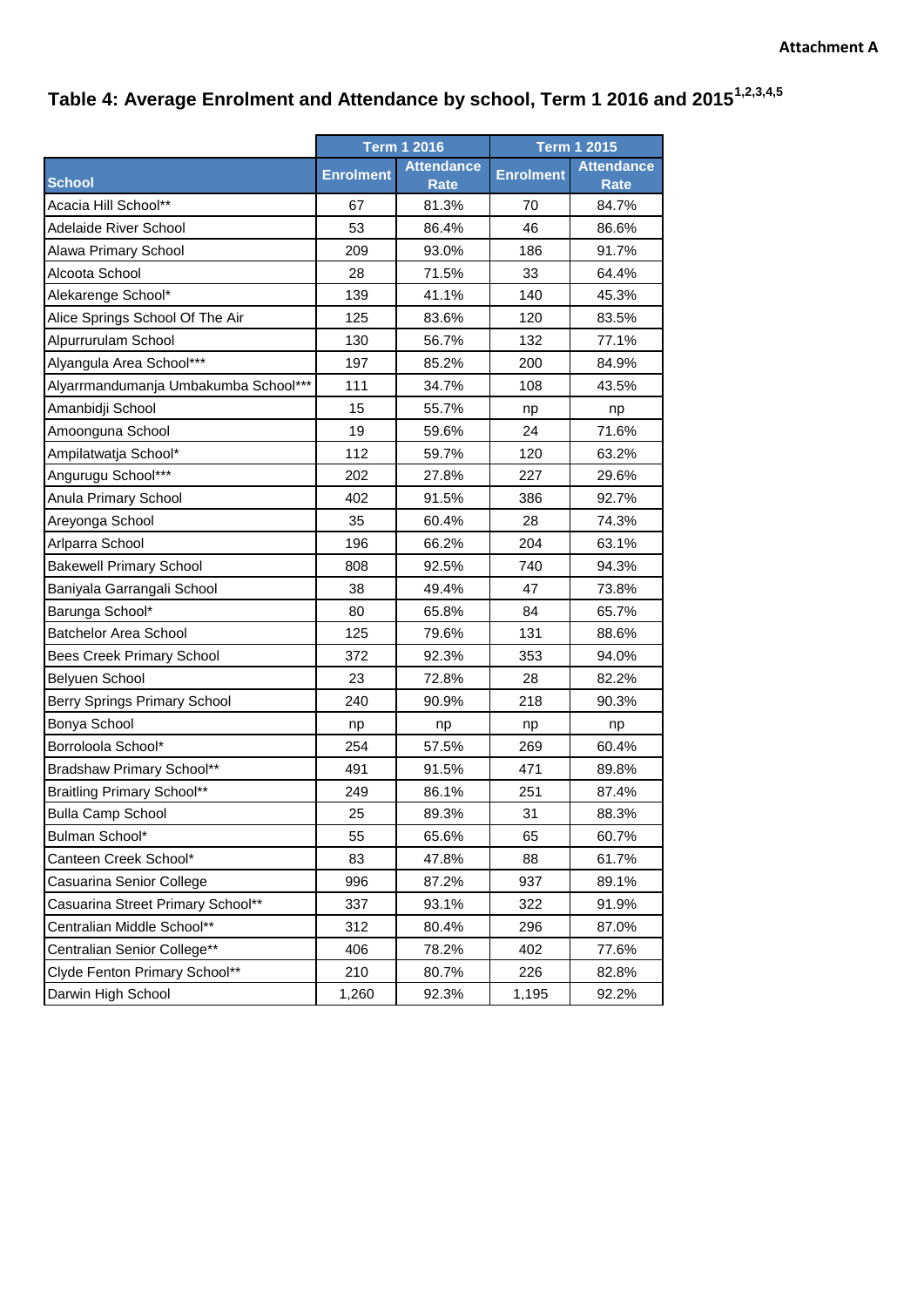|                                  | <b>Term 1 2016</b> |                                  | <b>Term 1 2015</b> |                                  |
|----------------------------------|--------------------|----------------------------------|--------------------|----------------------------------|
| <b>School</b>                    | <b>Enrolment</b>   | <b>Attendance</b><br><b>Rate</b> | <b>Enrolment</b>   | <b>Attendance</b><br><b>Rate</b> |
| Darwin Middle School             | 738                | 92.2%                            | 614                | 91.7%                            |
| Docker River School              |                    |                                  | 42                 | 49.8%                            |
| Douglas Daly School              | 12                 | 84.1%                            | np                 | np                               |
| Dripstone Middle School          | 534                | 89.6%                            | 566                | 92.5%                            |
| <b>Driver Primary School</b>     | 477                | 91.5%                            | 465                | 91.1%                            |
| Dundee Beach School              | 29                 | 85.3%                            | 35                 | 86.8%                            |
| Durack Primary School            | 450                | 94.6%                            | 389                | 92.4%                            |
| Elliott School*                  | 98                 | 72.1%                            | 91                 | 78.5%                            |
| Epenarra School*                 | 58                 | 54.2%                            | 66                 | 57.5%                            |
| Finke School                     | 32                 | 70.3%                            | 40                 | 70.6%                            |
| Gapuwiyak School***              | 234                | 50.1%                            | 303                | 41.3%                            |
| Gillen Primary School**          | 269                | 82.3%                            | 268                | 88.4%                            |
| Girraween Primary School         | 471                | 93.2%                            | 459                | 93.1%                            |
| <b>Gray Primary School</b>       | 353                | 87.7%                            | 333                | 90.0%                            |
| Gunbalanya School***             | 260                | 55.9%                            | 314                | 61.5%                            |
| <b>Haasts Bluff School</b>       | 28                 | 55.5%                            | 36                 | 60.9%                            |
| Harts Range School               | 72                 | 59.7%                            | 70                 | 66.9%                            |
| Henbury School                   | 106                | 84.9%                            | 101                | 86.3%                            |
| Howard Springs Primary School    | 267                | 90.9%                            | 237                | 89.4%                            |
| Humpty Doo Primary School        | 409                | 88.6%                            | 395                | 88.4%                            |
| Imanpa School                    | 16                 | 60.5%                            | 23                 | 77.9%                            |
| Jabiru Area School               | 248                | 81.4%                            | 263                | 80.6%                            |
| Jilkminggan School*              | 98                 | 58.5%                            | 99                 | 62.8%                            |
| Jingili Primary School           | 336                | 91.2%                            | 330                | 92.9%                            |
| Kalkaringi School*               | 160                | 55.9%                            | 156                | 68.0%                            |
| Karama Primary School            | 212                | 88.5%                            | 226                | 88.7%                            |
| Katherine High School**          | 614                | 77.5%                            | 633                | 82.4%                            |
| Katherine School Of The Air      | 160                |                                  | 200                | 96.5%                            |
| Katherine South Primary School** | 395                | 89.5%                            | 386                | 88.2%                            |
| Kiana School                     | 12                 | 68.6%                            | 15                 | 64.7%                            |
| Kintore Street School**          | 33                 | 87.3%                            | 28                 | 82.1%                            |
| Lajamanu School***               | 217                | 50.2%                            | 218                | 55.4%                            |
| Laramba School                   | 76                 | 81.8%                            | 70                 | 73.7%                            |
| Larapinta Primary School**       | 303                | 91.4%                            | 290                | 90.7%                            |
| Larrakeyah Primary School        | 420                | 93.5%                            | 367                | 92.9%                            |
| Leanyer Primary School           | 604                | 93.1%                            | 537                | 93.8%                            |
| Ludmilla Primary School          | 114                | 86.5%                            | 114                | 88.2%                            |
| MacFarlane Primary School**      | 232                | 79.8%                            | 206                | 83.1%                            |
| Malak Primary School             | 259                | 87.1%                            | 254                | 89.6%                            |
| Mamaruni School                  | 49                 | 57.6%                            | 48                 | 51.2%                            |

## **Attachment A**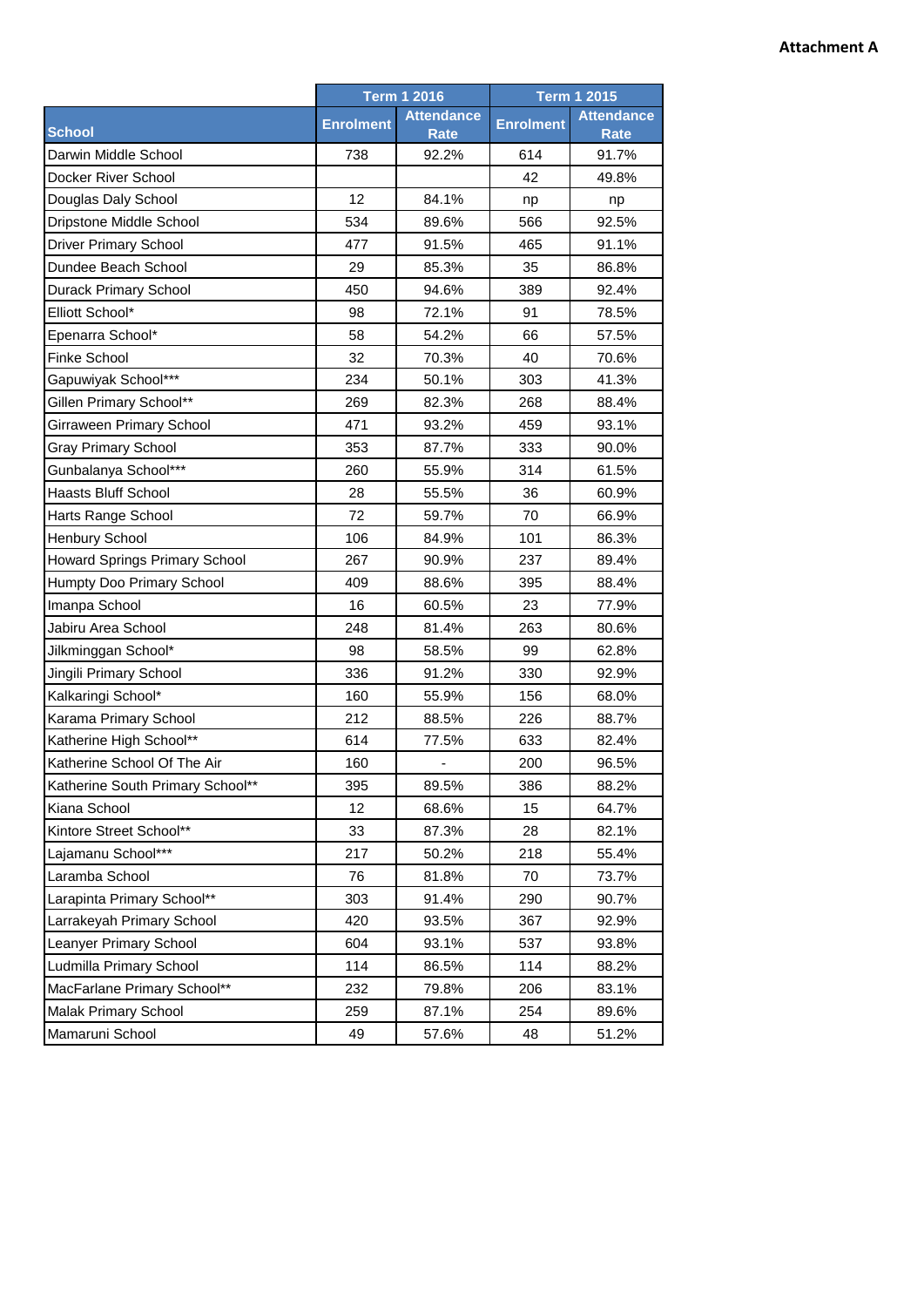|                                            | <b>Term 1 2016</b> |                                  | <b>Term 1 2015</b> |                                  |
|--------------------------------------------|--------------------|----------------------------------|--------------------|----------------------------------|
| <b>School</b>                              | <b>Enrolment</b>   | <b>Attendance</b><br><b>Rate</b> | <b>Enrolment</b>   | <b>Attendance</b><br><b>Rate</b> |
| Maningrida College***                      | 689                | 57.1%                            | 694                | 60.0%                            |
| Manunda Terrace Primary School             | 180                | 88.2%                            | 198                | 85.8%                            |
| Manyallaluk School                         | 27                 | 67.1%                            | 23                 | 74.9%                            |
| Mataranka School                           | 39                 | 92.3%                            | 40                 | 93.5%                            |
| Mbunghara School                           | np                 | np                               | np                 | np                               |
| Middle Point School                        | 33                 | 91.9%                            | 22                 | 90.6%                            |
| Milikapiti School**                        | 73                 | 75.5%                            | 76                 | 83.7%                            |
| Milingimbi School***                       | 416                | 52.6%                            | 347                | 45.5%                            |
| Millner Primary School                     | 186                | 87.5%                            | 179                | 85.1%                            |
| Milyakburra School***                      | 36                 | 47.3%                            | 40                 | 63.7%                            |
| Minyerri School                            | 163                | 88.0%                            | 167                | 76.8%                            |
| Moil Primary School                        | 230                | 90.3%                            | 249                | 89.8%                            |
| Moulden Primary School                     | 370                | 85.6%                            | 359                | 86.8%                            |
| Mount Allan School                         | 63                 | 57.8%                            | 79                 | 58.7%                            |
| Mulga Bore School                          | 16                 | 60.4%                            | 34                 | 55.5%                            |
| Murray Downs School                        | 19                 | 59.8%                            | 22                 | 68.6%                            |
| Mutitjulu School                           | 30                 | 45.7%                            | 36                 | 54.7%                            |
| Nakara Primary School                      | 587                | 92.1%                            | 520                | 92.8%                            |
| Nemarluk School                            | 156                | 84.3%                            | 146                | 89.0%                            |
| <b>Neutral Junction School</b>             | 19                 | 66.0%                            | 32                 | 59.4%                            |
| Newcastle Waters School                    | np                 | np                               | np                 | np                               |
| Nganambala School                          | 27                 | 74.1%                            | 26                 | 95.0%                            |
| Nganmarriyanga School                      | 134                | 61.9%                            | 118                | 71.2%                            |
| Ngukurr School***                          | 320                | 69.0%                            | 325                | 69.4%                            |
| Nhulunbuy High School***                   | 215                | 86.6%                            | 184                | 86.8%                            |
| Nhulunbuy Primary School***                | 428                | 87.0%                            | 404                | 86.8%                            |
| Nightcliff Middle School                   | 266                | 90.0%                            | 274                | 89.5%                            |
| <b>Nightcliff Primary School</b>           | 539                | 92.0%                            | 514                | 91.6%                            |
| Northern Territory School of Distance Educ | 311                | 100.0%                           | 356                | 100.0%                           |
| Ntaria School***                           | 174                | 64.0%                            | 197                | 62.2%                            |
| Numbulwar School***                        | 164                | 55.6%                            | 149                | 59.9%                            |
| Nyirripi School                            | 36                 | 55.8%                            | 32                 | 62.0%                            |
| Palmerston Senior College                  | 524                | 83.6%                            | 499                | 84.7%                            |
| Papunya School*                            | 129                | 63.7%                            | 122                | 59.3%                            |
| Parap Primary School                       | 540                | 92.7%                            | 503                | 93.9%                            |
| Peppimenarti School                        | 30                 | 72.6%                            | 34                 | 90.6%                            |
| Pigeon Hole School                         | 20                 | 91.1%                            | 14                 | 90.1%                            |
| Pine Creek School                          | 43                 | 73.3%                            | 39                 | 81.2%                            |
| Pularumpi School**                         | 73                 | 79.4%                            | 77                 | 75.3%                            |
| Ramingining School*                        | 287                | 71.0%                            | 280                | 68.3%                            |

## **Attachment A**